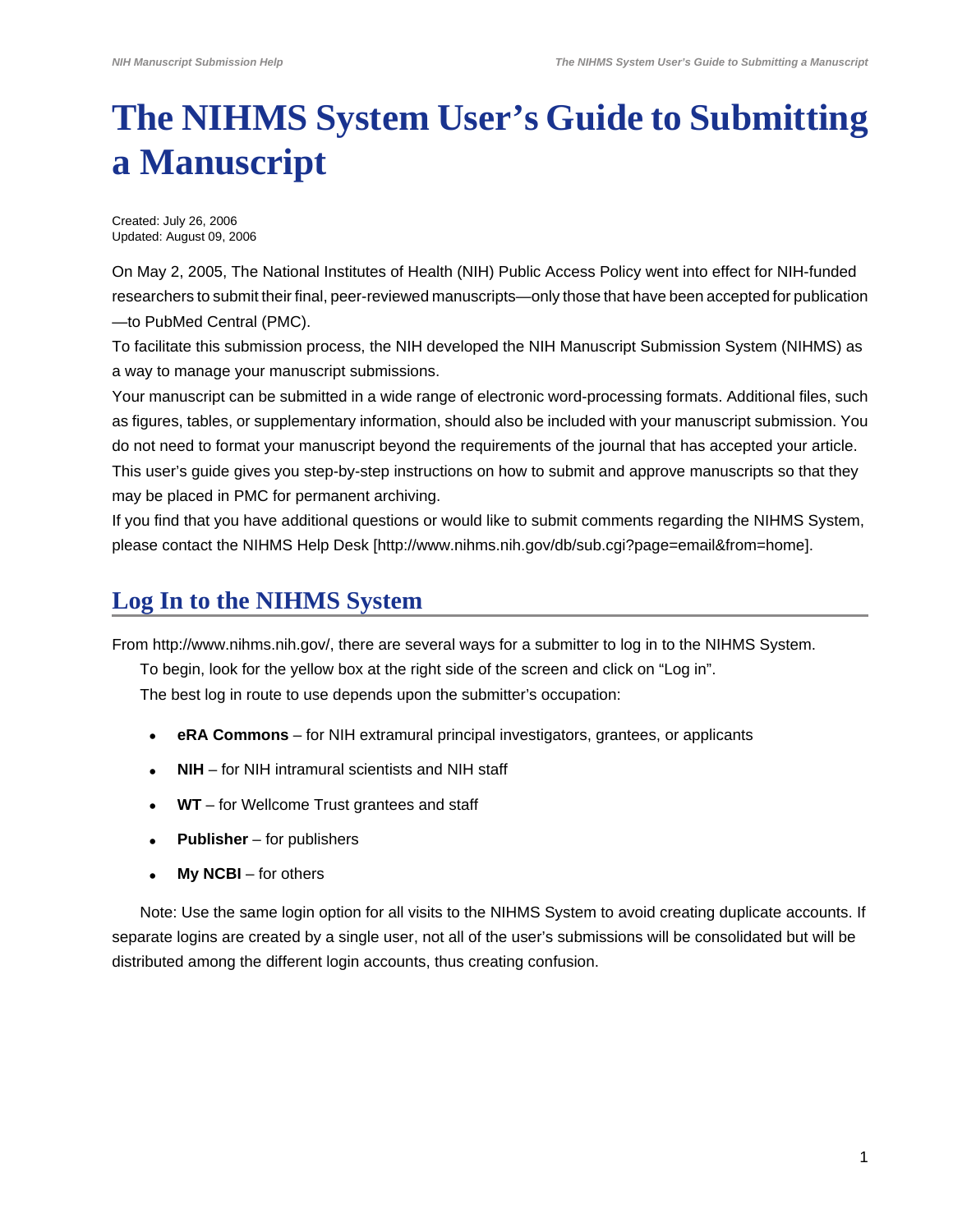| $NIH$ 3               | Public Access                                                                                                                          |  |
|-----------------------|----------------------------------------------------------------------------------------------------------------------------------------|--|
|                       | The NIH Manuscript Submission allows you to submit an electronic version of your NIH-funded or Wellcome Trust-funded final manuscript. |  |
|                       | For more information, see the NIH Public Access policy on Open and Unrestricted Access to published research.                          |  |
| <b>Login Options</b>  |                                                                                                                                        |  |
|                       |                                                                                                                                        |  |
|                       |                                                                                                                                        |  |
| Choose a login route: |                                                                                                                                        |  |
|                       |                                                                                                                                        |  |
| Route                 | <b>Usage</b>                                                                                                                           |  |
| <b>2</b> eRA Commons  | for NIH extramural principal investigators, grantees or applicants                                                                     |  |
| <b>D NIH</b>          | for NIH intramural scientists                                                                                                          |  |
| © WT                  | for Wellcome Trust grantees                                                                                                            |  |
| <b>Q</b> publisher    | for publishers                                                                                                                         |  |

#### **To Log In as a Principal Investigator (PI) or PI Proxy:**

#### **eRA Commons** – for NIH extramural PIs, grantees, or applicants

The NIH eRA Commons is a Web-based system for NIH extramural grantee organizations, grantees, and the public to receive and transmit information electronically. To be able to use the NIH eRA Commons route, you must be registered as a user. Contact your Office of Sponsored Programs or Office of Clinical Research representative for information about registering for an eRA Commons account.

**NIH** – for NIH intramural scientists and NIH staff

The NIH Login may be accessed and used only for authorized Government business by intramural personnel. If you are employed by NIH, this is the place to log in to the NIHMS System.

**WT** – for Wellcome Trust grantees and staff

Researchers who received funds from Wellcome Trust should use this system to log in to the NIHMS System. **My NCBI** – for others

Anyone can register for an account through [My NCBI](http://www.ncbi.nlm.nih.gov/entrez/login.fcgi?call=0NTQw95KEIM-1pLA3kA7v3&callpath=0uCLll6RsOWKAxLZIhf_kBTWPAea1vUINU3g) [http://www.ncbi.nlm.nih.gov/entrez/login.fcgi? call=0NTQw95KEIM-1pLA3kA7v3&callpath=0uCLll6RsOWKAxLZIhf\_kBTWPAea1vUINU3g], including members of the public. This system is not recommended for NIH extramural PIs, grantees, and applicants (who should use eRA Commons) or for NIH intramural scientists (who should use the NIH login). My NCBI should be used only by those submitting a manuscript on behalf of the PI. For instance, if the PI wants a colleague or assistant to submit a manuscript but does not want the submitter using a personal account login and password, the manuscript should be submitted via a My NCBI account.

#### **To Log In as a Publisher:**

A publisher submitting the published version of articles to the NIHMS System should log in using the system designed specifically for publishers to use. The publisher log in process is quick, and easy for multiple submissions. To obtain a publisher login account, please contact the [NIHMS Help Desk](http://www.nihms.nih.gov/db/sub.cgi?page=email&from=home) [http://www.nihms.nih.gov/db/ sub.cgi?page=email&from=home].

#### **To Log In as a Wellcome Trust Awardee:**

Researchers who received funds from Wellcome Trust should use this log in route to access the NIHMS System.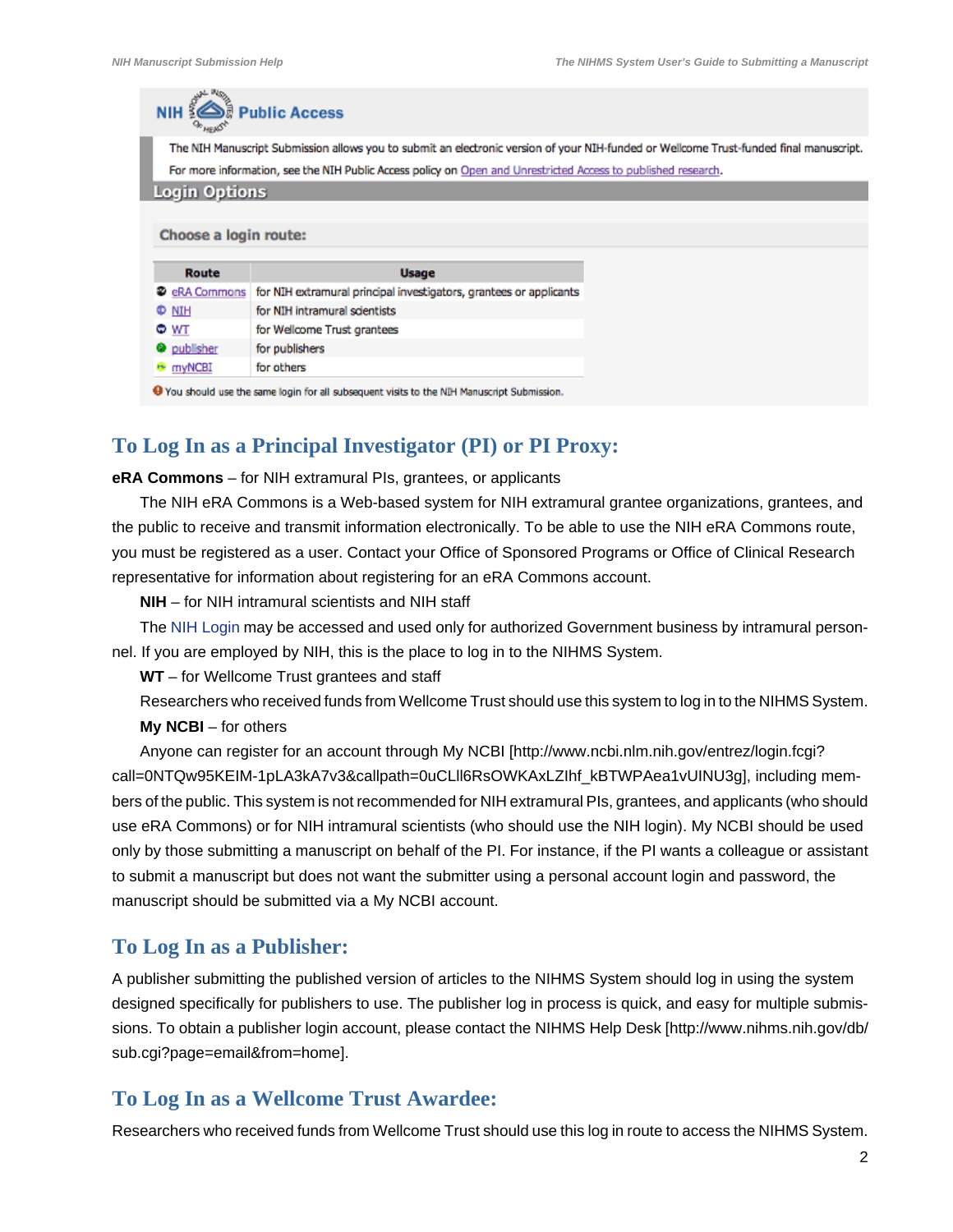# **Overview of the Submission Process**

## **Set Up Manuscript**

Provide bibliographic information, Wellcome Trust grant information, NIH Intramural grant or project information, and all manuscript files.

## **Begin the Submission**

**Step 1:** Log in to the NIHMS System using one of the appropriate methods listed in the [Log in to NIHMS System](#page-0-0) section. The first screen is the Manuscript List, which shows the manuscripts that need your attention, are in the submission process, are awaiting release to PMC, or have been released to PMC.

**Step 2:** Next to the yellow arrow that says Start Here, click on the button Submit New Manuscript. The next screen is the Submission Overview, which details the steps to take to submit a manuscript and provides answers to [frequently asked questions](http://www.nihms.nih.gov/faq.html) [http:// www.nihms.nih.gov/faq.html].

| <b>Start Here</b> | Submit New Manuscript |
|-------------------|-----------------------|
|-------------------|-----------------------|

**Step 3: Click the "Continue" button.** 

## **Approve PDF Receipt**

Review a PDF version of your manuscript to ensure that we received all of the content.

## **Approve Web Version**

Review and approve the Web version of your manuscript for use in PubMed Central (PMC).

## **Submitting a New Manuscript**

## **Step 1: Journal & Title**

Here you must enter the name of the journal in which the accepted manuscript will be published. Just by typing in a few letters, a drop-down list of journals indexed in PubMed<sup>1</sup> will appear for you to choose from. You can also type in the name of the journal manually.

<sup>1</sup> PubMed (PM) indexes abstracts only. PMC archives full-text research articles and is linked to PubMed. Manuscripts submitted to the NIHMS system will be prepared for archiving on PMC as well as indexed in PubMed.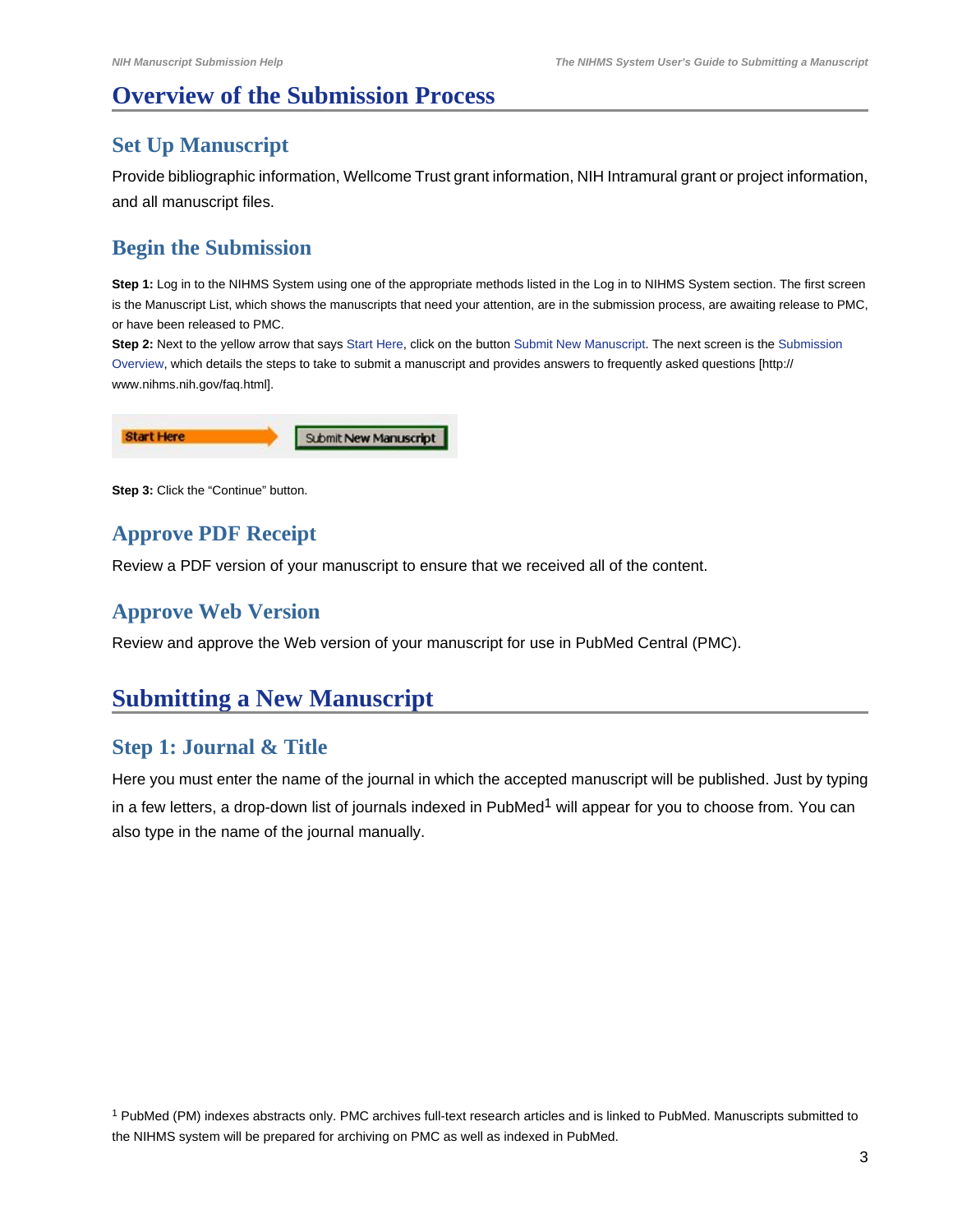| <b>NIH SAIR Public Access</b>                                                        |                                                                                                                                                                                                                         |                                                           | Logged in as: | My Manuscripts   Administration   Contracts   Preferences   Log Off |  |
|--------------------------------------------------------------------------------------|-------------------------------------------------------------------------------------------------------------------------------------------------------------------------------------------------------------------------|-----------------------------------------------------------|---------------|---------------------------------------------------------------------|--|
| New manuscript                                                                       |                                                                                                                                                                                                                         |                                                           |               |                                                                     |  |
|                                                                                      | <b>Enter journal name and article title</b>                                                                                                                                                                             |                                                           |               |                                                                     |  |
|                                                                                      | 1 Journal & Title 2 Grants/Projects 3 Files 4 Summary 5 PDF Approval                                                                                                                                                    |                                                           |               |                                                                     |  |
| Journal<br>What if my journal is<br>not a PubMed journal?<br><b>Manuscript Title</b> | Genetic epidemiology.<br>Type your manuscript name here                                                                                                                                                                 |                                                           |               |                                                                     |  |
| Save & Exit                                                                          | Cancel Submission                                                                                                                                                                                                       |                                                           |               | Next: Grant Info                                                    |  |
|                                                                                      | The National Institutes of Health Manuscript Submission (NIHMS) system is a service of NCBI. Please contact us with any questions.<br>National Center for Biotechnology Information   U.S. National Library of Medicine | Privacy Notice   Disclaimer   Accessibility<br>RSTGOV.gov |               |                                                                     |  |

Next, type in the title of the manuscript. At this point, you can Save & Exit, Cancel Submission, or move on to **Step 2** by clicking on the Next: Grant Info button.

#### **Step 2: Grants/Projects**

Here you enter the grant information required for the submission. **Each manuscript submitted must be assigned at least one grant, project number, or other source of NIH funding**. You can enter the grant or project number or the first and last name of the PI.

When you click the Add button, if the NIHMS System finds a match, it will appear on the screen. Sometimes the NIHMS System will find several matches, depending on how the information is entered, and you can choose the correct grant from a list.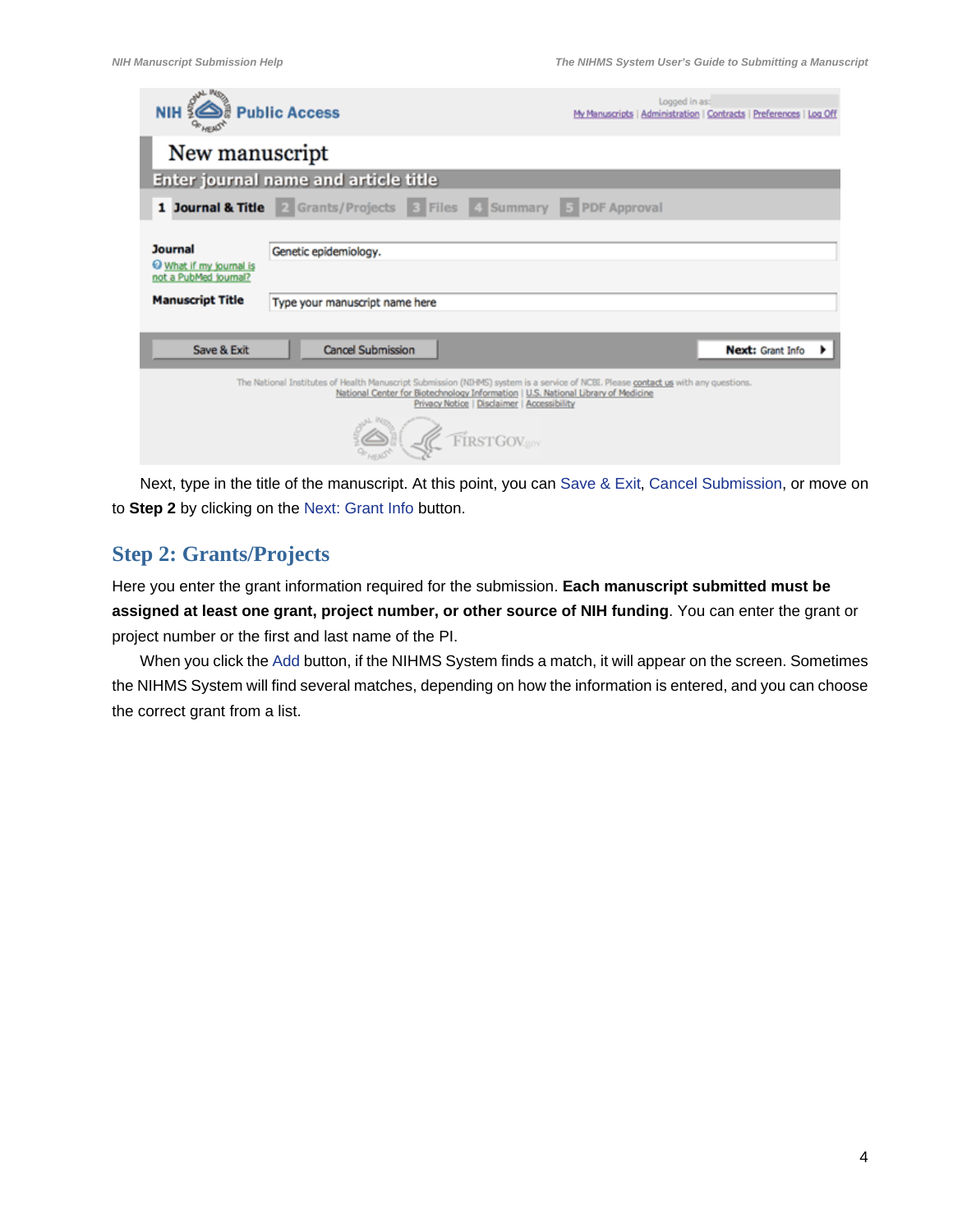| <b>JAL MOD</b><br><b>NIH &amp; Public Access</b>                                                                                                                                                                                                                                   | Logged in as:<br>My Manuscripts   Administration   Contracts   Preferences   Log Off |
|------------------------------------------------------------------------------------------------------------------------------------------------------------------------------------------------------------------------------------------------------------------------------------|--------------------------------------------------------------------------------------|
| <b>Manuscript Title</b><br>Manuscript # 10744                                                                                                                                                                                                                                      |                                                                                      |
| <b>Enter Project Support Information</b>                                                                                                                                                                                                                                           |                                                                                      |
| Journal & Title 2 Grants/Projects & Files & Summary 5 PDF Approval                                                                                                                                                                                                                 |                                                                                      |
| Please provide all supporting grants for this manuscript.<br><b>Search Grants/Projects</b><br><b>First name</b><br>Last name<br>Grant #                                                                                                                                            | Add                                                                                  |
| Save & Exit<br><b>Cancel Submission</b>                                                                                                                                                                                                                                            | Next: Upload Files $\blacktriangleright$<br>4 Prev: Manuscript Info                  |
| The National Institutes of Health Manuscript Submission (NIHMS) system is a service of NCBI. Please contact us with any questions.<br>National Center for Biotechnology Information   U.S. National Library of Medicine<br>Privacy Notice   Disclaimer   Accessibility<br>FIRSTGOV |                                                                                      |

When you are finished entering all of the grant information and want to continue with the submission, click on the Upload Files button.

#### **Step 3: Files**

Here you will find information on what files to include (please do include supplements and videos, if any), the list of acceptable formats, and how to label each file uploaded. There are three things you must enter to upload a file:

- 1. Type of file (i.e., text, figure, supplement, etc.)
- 2. Label of file (i.e., supplemental video 3, figure 1)
- 3. Name of file automatically filled in when the user clicks Browse to access his or her computer and designate a file for uploading

You can keep adding files as needed by clicking the purple Add another file link. When you are finished collecting the files, click the Upload Files button. A window will pop up to show the progress of the upload.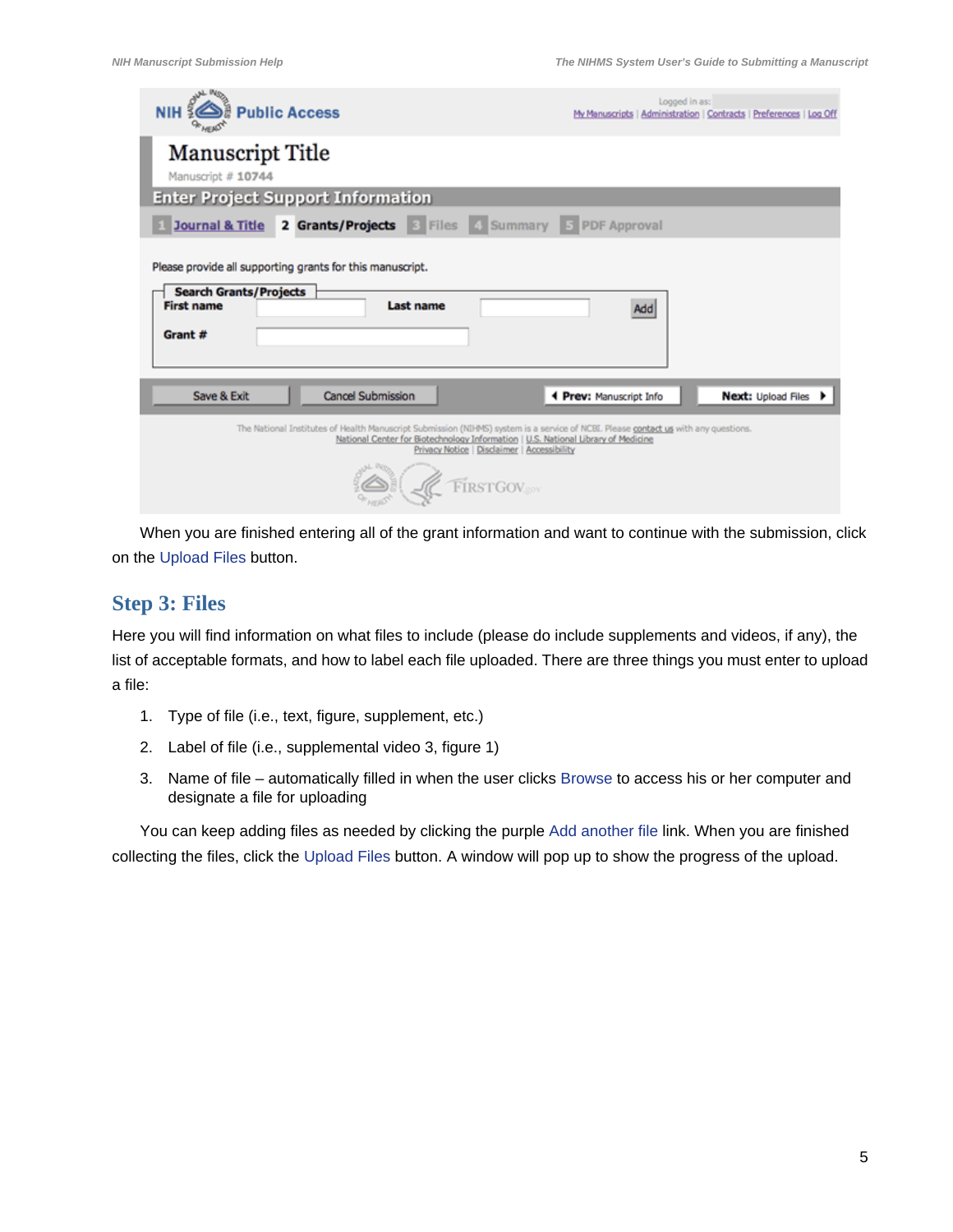| <b>NIH</b>                                                                                                                                                                                                                                                                                          | <b>Public Access</b> |                    |           |                                   |                  | Logged in as:<br>My Manuscripts   Administration   Contracts   Preferences   Log Off |                 |                      |                |
|-----------------------------------------------------------------------------------------------------------------------------------------------------------------------------------------------------------------------------------------------------------------------------------------------------|----------------------|--------------------|-----------|-----------------------------------|------------------|--------------------------------------------------------------------------------------|-----------------|----------------------|----------------|
| <b>Manuscript Title</b><br>Manuscript # 10744                                                                                                                                                                                                                                                       |                      |                    |           |                                   |                  |                                                                                      |                 |                      |                |
| <b>Upload files</b>                                                                                                                                                                                                                                                                                 |                      |                    |           |                                   |                  |                                                                                      |                 |                      |                |
| Journal & Title 2 Grants/Projects 3 Files 4 Summary 5 PDF Approval                                                                                                                                                                                                                                  |                      |                    |           |                                   |                  |                                                                                      |                 |                      |                |
| Enter all filenames for your manuscript (or browse to them).<br>Which files should I include? May be Word, Excel, PowerPoint, TIFF, GIF, JPEG, PDF, etc.<br><sup>©</sup> View full list of acceptable file formats.<br>What should I enter in the label field? It is important to label your files. |                      |                    |           |                                   |                  |                                                                                      |                 |                      |                |
| <b>Type</b>                                                                                                                                                                                                                                                                                         | Label                |                    |           | <b>Name</b>                       |                  | Size,<br><b>KB</b>                                                                   | <b>Uploaded</b> |                      | <b>Remove</b>  |
|                                                                                                                                                                                                                                                                                                     |                      |                    |           |                                   |                  |                                                                                      |                 |                      |                |
| 團<br><b>Manuscript Text</b>                                                                                                                                                                                                                                                                         |                      | <b>Choose File</b> | users.doc |                                   |                  |                                                                                      |                 |                      | $\mathbf{x}$   |
| R<br>Figure                                                                                                                                                                                                                                                                                         | 1                    | <b>Choose File</b> |           | Submittal_Instructions_eRA_PI.ppt |                  |                                                                                      |                 |                      | $(\mathbf{x})$ |
| O Add another file                                                                                                                                                                                                                                                                                  |                      |                    |           |                                   |                  |                                                                                      |                 |                      |                |
| <b>Upload Files</b>                                                                                                                                                                                                                                                                                 |                      |                    |           |                                   |                  |                                                                                      |                 |                      |                |
| Save & Exit                                                                                                                                                                                                                                                                                         |                      |                    |           | ◀                                 | Prev: Grant Info |                                                                                      |                 | <b>Next: Summary</b> |                |

When all files have been successfully uploaded, you will see a new screen.

## **Step 4: Summary**

Here you have a chance to review all the information just entered for this submission.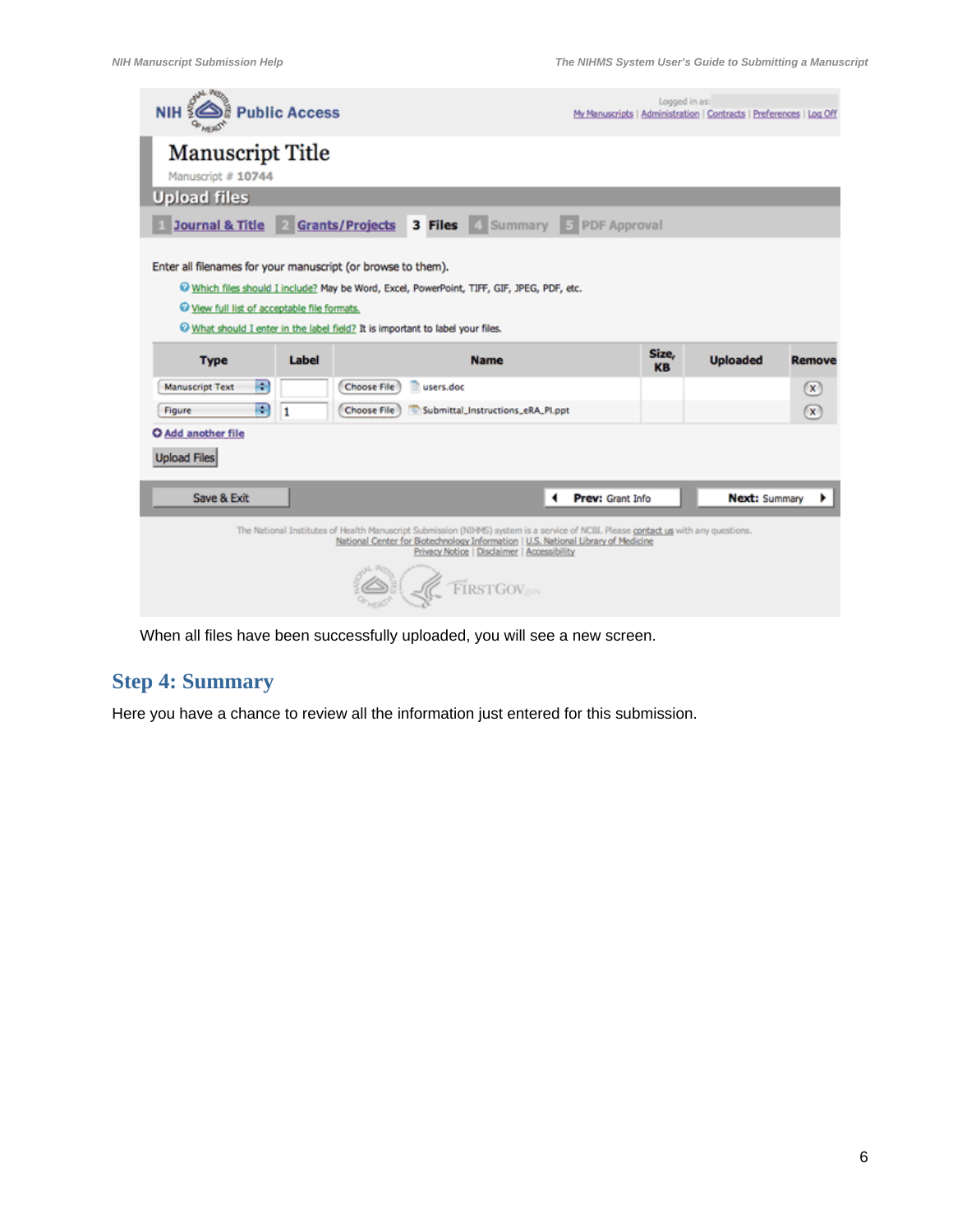| NIH &                                                      | <b>Public Access</b>                                                                                                               |                     |                                             |                                                                                   | Logged in as: | My Manuscripts   Administration   Contracts   Preferences   Log Off |
|------------------------------------------------------------|------------------------------------------------------------------------------------------------------------------------------------|---------------------|---------------------------------------------|-----------------------------------------------------------------------------------|---------------|---------------------------------------------------------------------|
| <b>Manuscript Title</b><br>Manuscript # 10744              |                                                                                                                                    |                     |                                             |                                                                                   |               |                                                                     |
| <b>Manuscript Summary</b>                                  |                                                                                                                                    |                     |                                             |                                                                                   |               |                                                                     |
| <b>Journal &amp; Title Grants/Projects Files 4 Summary</b> |                                                                                                                                    |                     |                                             | <b>E</b> PDF Approval                                                             |               |                                                                     |
|                                                            |                                                                                                                                    |                     |                                             |                                                                                   |               |                                                                     |
| <b>Status</b>                                              | Awaiting submitter approval of PDF receipt.                                                                                        |                     |                                             |                                                                                   |               |                                                                     |
| <b>Journal</b>                                             | Genetic epidemiology.                                                                                                              |                     |                                             |                                                                                   |               |                                                                     |
| <b>Manuscript Title</b>                                    | Manuscript Title                                                                                                                   |                     |                                             |                                                                                   |               |                                                                     |
| <b>Manuscript #</b>                                        | 10744                                                                                                                              |                     |                                             |                                                                                   |               |                                                                     |
| Primary                                                    | Name                                                                                                                               |                     | E-mail                                      |                                                                                   |               |                                                                     |
| Investigator                                               | Rebecca J. Wilson                                                                                                                  |                     |                                             |                                                                                   |               |                                                                     |
| Submitter                                                  | <b>Name</b>                                                                                                                        |                     | E-mail                                      |                                                                                   |               |                                                                     |
|                                                            | Barton W. Trawick                                                                                                                  |                     |                                             |                                                                                   |               |                                                                     |
| grant                                                      | Grantee                                                                                                                            | grant #             |                                             |                                                                                   | <b>Title</b>  |                                                                     |
| <b>Information</b>                                         | Rebecca J. Wilson                                                                                                                  | RO1 556 7908        | test                                        |                                                                                   |               |                                                                     |
| <b>Manuscript Files</b>                                    | <b>Type</b>                                                                                                                        | <b>Figure/Table</b> |                                             | Filename                                                                          | Size, KB      | <b>Uploaded</b>                                                     |
|                                                            | manuscript                                                                                                                         |                     | users.doc                                   |                                                                                   | 445.5         | 2006-07-18 12:48:02                                                 |
|                                                            | figure                                                                                                                             | 1                   |                                             | Submittal Instructions eRA PLoot                                                  |               | 2,020.5 2006-07-18 12:48:04                                         |
| <b>PDF Receipt</b>                                         | TA NDIMS10744.pdf (2006-07-18 12:48:45, 925.4 kB)                                                                                  |                     |                                             |                                                                                   |               |                                                                     |
| Exit                                                       |                                                                                                                                    |                     |                                             | 4 Prev: Upload Files                                                              |               | Next: PDF Approval >                                                |
|                                                            | The National Institutes of Health Manuscript Submission (NIHMS) system is a service of NCBI. Please contact us with any questions. |                     | Privacy Notice   Disclaimer   Accessibility | National Center for Biotechnology Information   U.S. National Library of Medicine |               |                                                                     |
|                                                            |                                                                                                                                    |                     | <b>FIRSTGOV</b>                             |                                                                                   |               |                                                                     |

## **Step 5: PDF Approval**

This is the final part of the submission process. However, if the person submitting the manuscript at this time is not the PI but instead a Submitter (or PI proxy), he or she will not be able to move to the final step. **Only the PI can view and approve the submitted manuscript** (see the following section).

<sup>1</sup> PubMed (PM) indexes abstracts only. PMC archives full-text research articles and is linked to PubMed. Manuscripts submitted to the NIHMS system will be prepared for archiving on PMC as well as indexed in PubMed.

## **The PI Completes the Submission**

When the PI logs in to the NIHMS System, or if the PI is in the system submitting a manuscript, he or she will see the final screen.

- 1. **Review:** Click on the highlighted PDF file and view it before approving it. Be sure all of the pieces of the manuscript are there, including supplemental files and/or videos (a mention of these types of files will appear on a mostly blank page at the end of the PDF receipt).
- 2. **Set Delay:** Set the release delay of the manuscript to PMC (up to 12 months). If you are not sure about your publisher's policy about release (embargo) dates, contact the publisher before setting this delay.
- 3. **Approve:** Click on the green Approve button.
- 4. **Submission Statement:** read the statement and click either Agree or Disagree (clicking Disagree will place the submission on hold).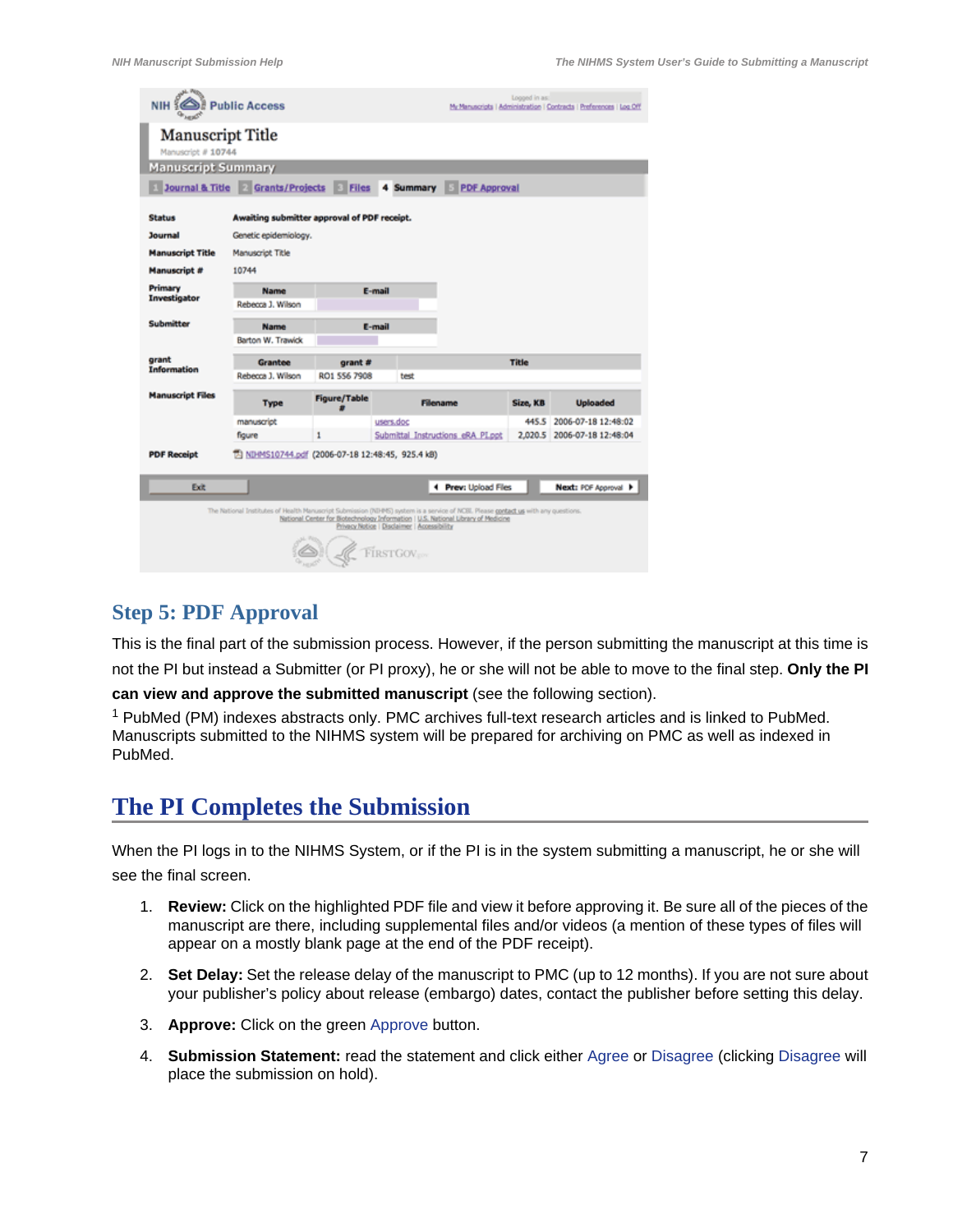| <b>Review and Approve Submission</b> |                |                                                                |                                                                                                                                |                |  |
|--------------------------------------|----------------|----------------------------------------------------------------|--------------------------------------------------------------------------------------------------------------------------------|----------------|--|
|                                      |                |                                                                |                                                                                                                                |                |  |
|                                      |                |                                                                | This PDF Receipt is a concatenated document of all the files (excluding supplementary files) that you have uploaded. (Details) |                |  |
| <b>Review</b>                        | NIHMS11265.pdf |                                                                |                                                                                                                                |                |  |
|                                      |                | What if I notice an error in the PDF Receipt? How do I fix it? |                                                                                                                                |                |  |
|                                      | grants (Edit)  |                                                                |                                                                                                                                |                |  |
|                                      | <b>Grantee</b> | grant #                                                        | <b>Title</b>                                                                                                                   |                |  |
|                                      |                | <b>R01 DK</b>                                                  |                                                                                                                                |                |  |
| <b>Set Delay</b>                     |                |                                                                | Release to PubMed Central   immediately $\  \mathbf{v} \ $ after publication in the journal.                                   |                |  |
| Go to Manuscript List                |                |                                                                | Request Corrections                                                                                                            | <b>Approve</b> |  |

Submission is now complete and in the hands of the NIHMS System staff. The process of preparing the manuscript for PMC takes from 1 to 2 weeks, depending on the manuscript. When the Web version (PMC version) of the manuscript is available for review, the PI will be notified via email.

# **The PI Approves the Web Version**

After the submitted manuscript has been processed and prepared for PubMed Central (PMC), an email will be sent to the Corresponding PI. The email will include a link that will take the PI directly into the NIHMS System so that he or she can view and approve the Web version (both HTML and PDF) of the manuscript.

It is important for the PI to view both the HTML and PDF formats and either approve both for posting on PMC (see [Approve Web Version\)](#page-8-0) or request corrections (see [Request Corrections](#page-9-0)).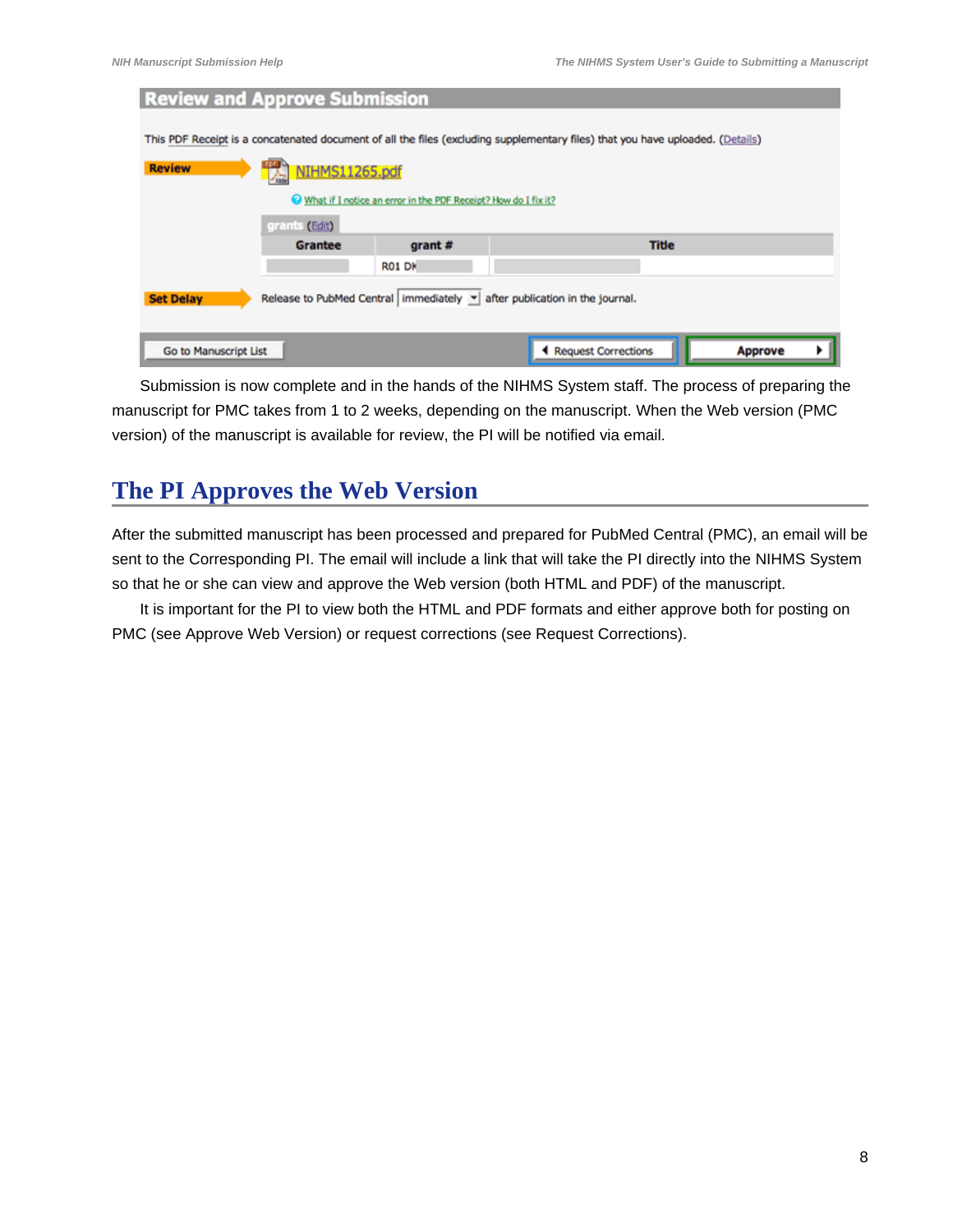<span id="page-8-0"></span>

## **Approve Web Version**

- 1. The PI must click on the URL in the notification email received, or if that is not available, [read](#page-0-0) how to log in to the NIHMS System.
- 2. Once in the system, you will see the Manuscript List screen. The manuscript(s) you need to view and approve are listed at the top, below the section Manuscripts That Require Your Attention.
- 3. A Manuscript Status alert will appear next to the manuscript title that says Waiting for PI approval of final Web version of manuscript.
- 4. Click on the hyperlinked manuscript title to access the Web version. This screen is called the Review and Approve screen.
- 5. In the next screen, you will see the link PMC-ready Manuscript highlighted in yellow with an arrow pointing to it. Click on this highlighted link to access the Web version of your manuscript. (The other hyperlinked file to the right of the highlighted Web version link, Original Submission, is the original submission PDF, which is for your reference only).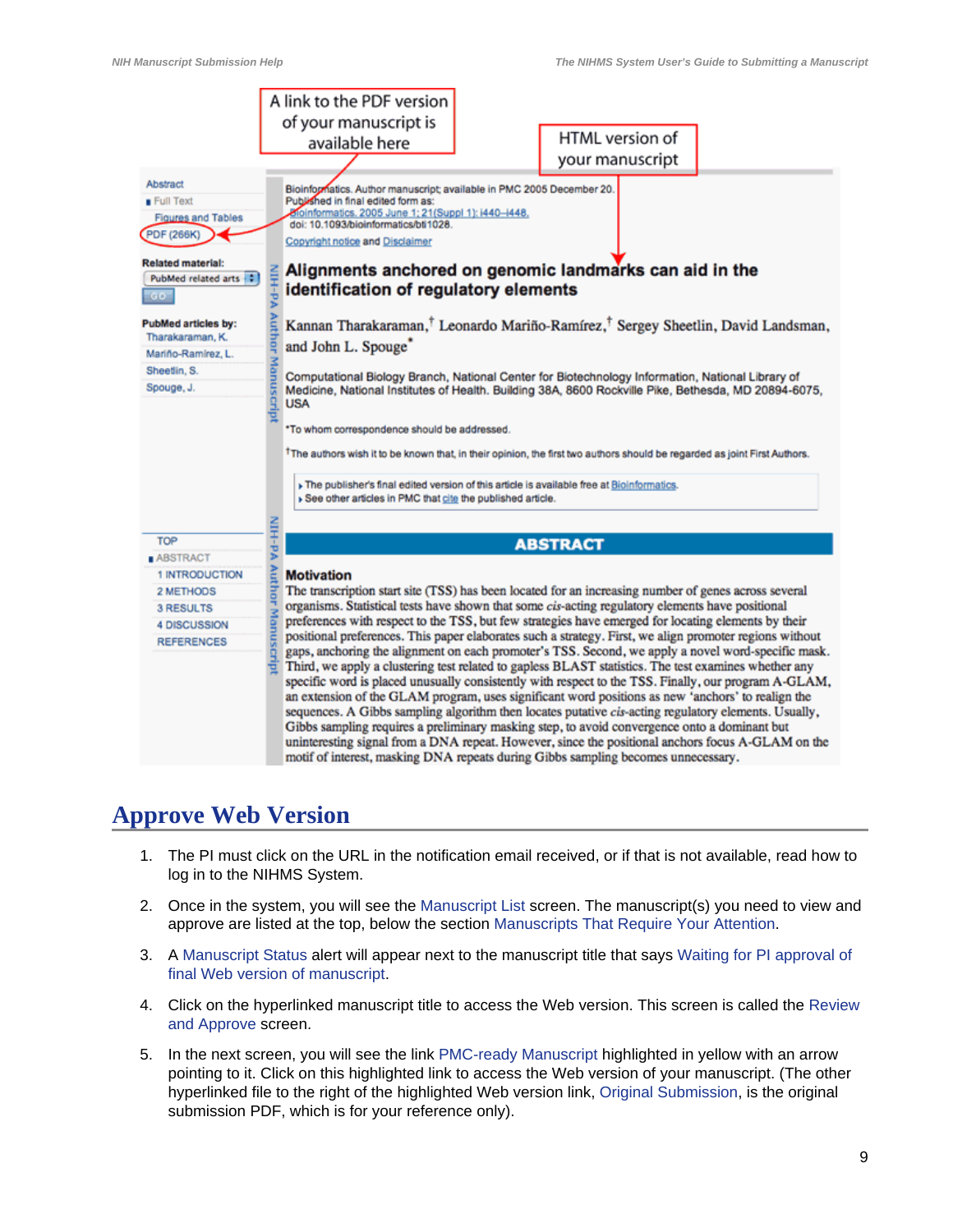- <span id="page-9-0"></span>6. A new screen will appear showing the Web version of the manuscript. You will see the HTML first with the NIH Public Access logo at the top. Check carefully for errors and/or missing data.
- 7. In the upper part of the left frame, click on PDF to access the PDF version.
- 8. When you are finished viewing the Web version, close the screen. You will not be logging out of the NIHMS System by closing this screen because it is a separate screen from the NIHMS System.
- 9. You will return to the Review and Approve screen.
- 10. Click the green Approve button or click the blue Request Corrections button (see the next section).

Note: Visual guides are available on the NIHMS System website that provide instructions on how to view and approve the Web version. See Approve WEB Version eRA PI if you are logging in using eRA Commons or use Approve WEB Version NIH PI if you are logging in as an NIH employee.

| <b>Review and Approve Web Version of Manuscript</b>                                                                                                                                                                           |                |            |                            |                |  |
|-------------------------------------------------------------------------------------------------------------------------------------------------------------------------------------------------------------------------------|----------------|------------|----------------------------|----------------|--|
| Please review the PubMed Central -formatted version of your manuscript.<br>This is the final step in the manuscript submission process.<br>What should I do?<br>PMC-ready manuscript<br>(for your reference)<br><b>Review</b> |                |            |                            |                |  |
|                                                                                                                                                                                                                               | grants         |            |                            |                |  |
|                                                                                                                                                                                                                               | <b>Grantee</b> | grant #    | <b>Title</b>               |                |  |
|                                                                                                                                                                                                                               |                | <b>R01</b> |                            |                |  |
|                                                                                                                                                                                                                               |                |            |                            |                |  |
| Go to Manuscript List                                                                                                                                                                                                         |                |            | <b>Request Corrections</b> | <b>Approve</b> |  |

## **Request Corrections**

If you notice a formatting error or critical textual error in the Web version of the manuscript, please submit a request for corrections. Please note that only errors or omissions that impact the scientific accuracy of your article are eligible for correction. Please report all corrections at one time.

- **•** Follow the same instructions listed above in the Approve Web Version section to view the Web version of your manuscript. Then, after returning to the Review and Approve screen, click on the blue button Request Corrections. (Also see the visual guide Request Corrections on the NIHMS System website).
- **•** In the text boxes, describe the required changes and where they are located:
- **•** 1Click on the yellow hyperlink Manuscript with paragraph numbering to view your manuscript. This version will have all sections and paragraphs numbered.
- **•** 2Use the numbering (if applicable) to describe the location of the error (e.g., P3, P27, S7, Title, Figure 2, References, Footnotes).
- **•** 3Describe all required changes in detail.
- **•** 4Click the purple link Add another Request for Corrections if you need to add more text boxes to report corrections.

Note: Only errors or omissions that impact the scientific accuracy of your article are eligible for correction.